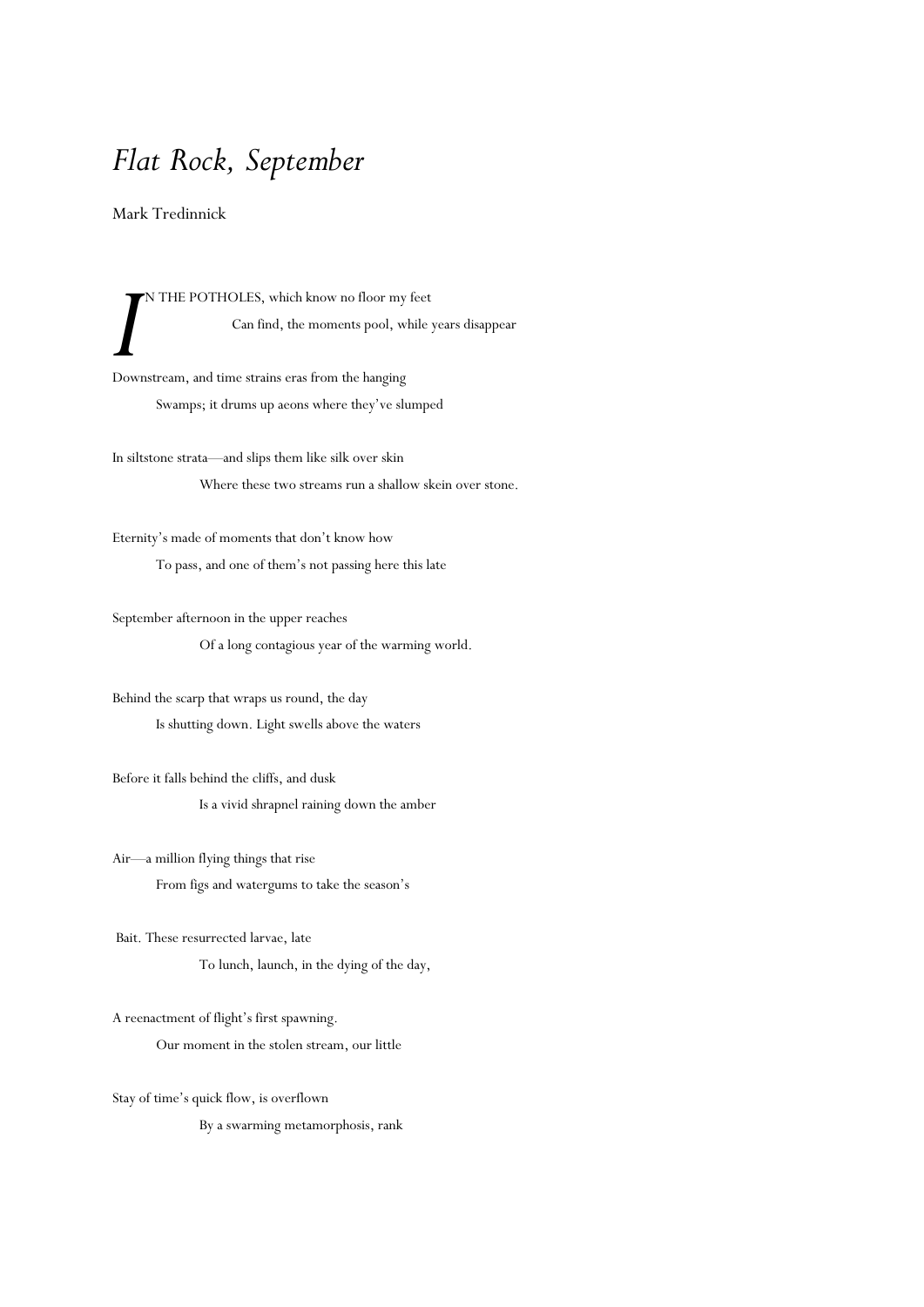On rank of life's insistence on itself, Death's re-creation of the real. The stream was

My daughter's idea, and we raced the day along The gravel track to arrive before it closed—

The road washed out on half the bends, and on A hanging limb a whipbird, white headphones on,

One half of the sweetest antiphon that silence Knows, a bird that makes a hideout of

Her song—and now my daughter swims the twilight Waters, thick with Icarus bits, and she's trying

Not to breathe too many of the fallen In. The dying's a calm and holy thing,

A meteor shower drowned and become a stranding Of light, an ephemeral benediction upon

A stream—a litany of silences still strung In my daughter's hair when she calls me in

To fathom, if I can, the deeps. Time plays No favourites. Here or anywhere. Time passes

No judgment: she knows nothing of endings; Nor ever begins again. And death's a space that's left

For life to fill. A slack that living stretches Taut again. Later, I hear what my body knew—

Its reluctance to enter in: these are women's Waters, this blithe cemetery, this nursery

Of flight, this river's bed, whose floor my falling Refused to find. We steal the places from them